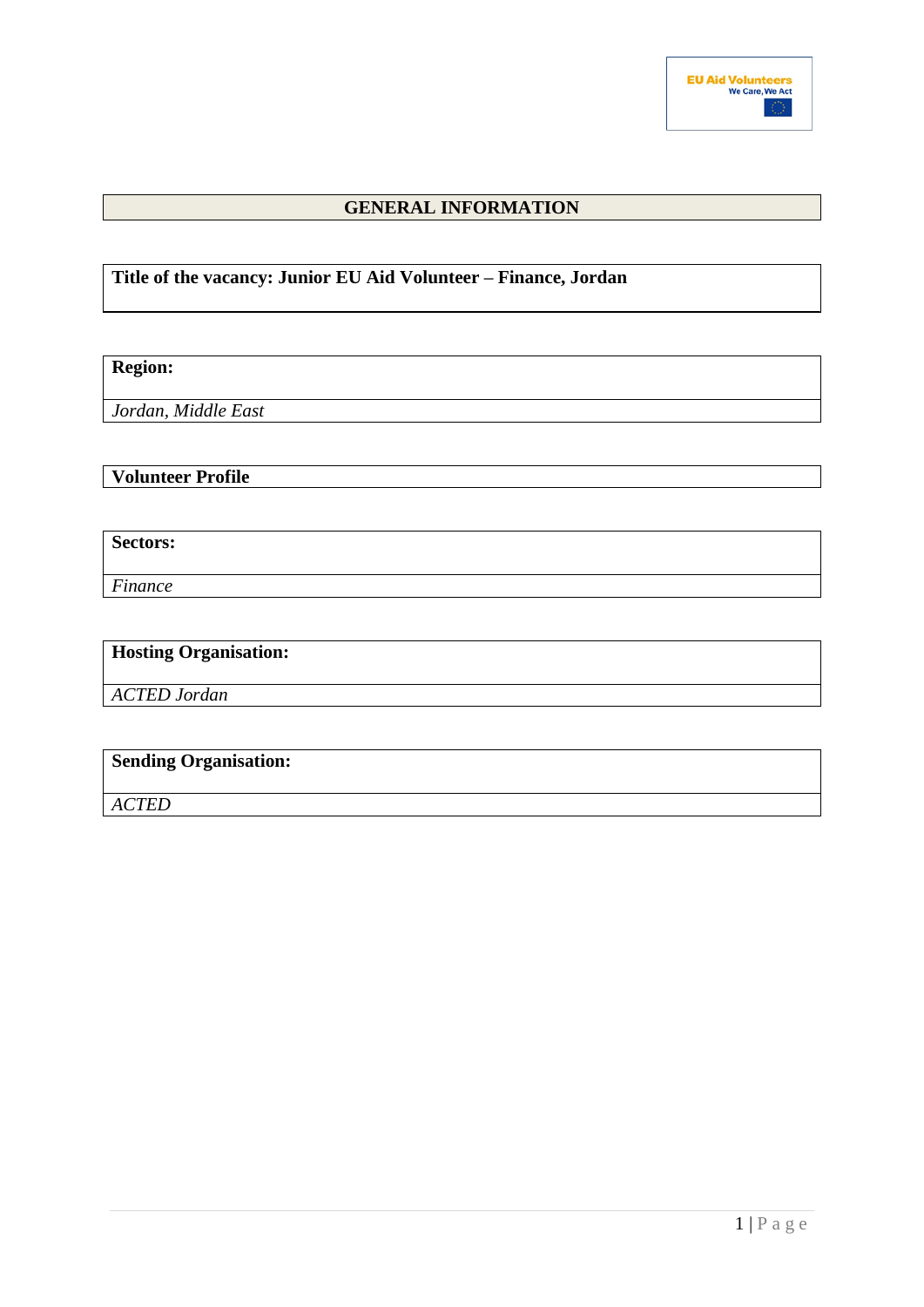## **DESCRIPTION**

#### **Project description:**

Since 1993, as an international non-governmental organization, ACTED has been committed to immediate humanitarian relief to support those in urgent need and protect people's dignity, while co-creating longer term opportunities for sustainable growth and fulfilling people's potential.

ACTED endeavours to respond to humanitarian crises and build resilience; promote inclusive and sustainable growth; co-construct effective governance and support the building of civil society worldwide by investing in people and their potential.

We go the last mile: ACTED's mission is to save lives and support people in meeting their needs in hard to reach areas. With a team of 4,600 national staff 400 international staff, ACTED is active in 37 countries and implements more than 500 projects a year reaching over 11 million beneficiaries.

The EU Aid Volunteers initiative provides opportunities to European citizens and long-term residents, from a wide range of backgrounds and with a diversity of skills and professional experience, to get involved in humanitarian aid projects, support the provision of needs based humanitarian aid in third countries and engage in volunteering opportunities, through deployment.

## *Operational and security context:*

Through its coordination office in Amman, ACTED is working in Jordan to meet the needs of the refugee populations in the country, with a shift from lifesaving activities to long-term livelihoods programming. ACTED also provides support to Jordanian host populations and local actors, also affected by the challenges faced by the country, ensuring all can access basic services. In Za'atari camp, Azraq camp and Mafraq, ACTED teams play a key role in the management and coordination of refugee camps, support to informal tented settlement populations and provide emergency assistance to ensure people's access to food, water and hygiene and sanitation facilities. More broadly, ACTED works with municipalities and community organizations to build capacity and promote sustainable solutions.

Since 2011, Jordan has provided refuge to 1.2 million Syrians refugees, of which 656,900 are registered. 93% of Syrians are living in host communities, well below the poverty line, among which more than 15,000 live in informal tented settlements with other vulnerable populations. The influx of refugees has increased demand and pressure on the country's services and has had a significant impact on infrastructure, access to quality education, livelihoods, provision of water, hygiene and sanitation services and led to the emergence of protection concerns for both refugees and vulnerable Jordanians.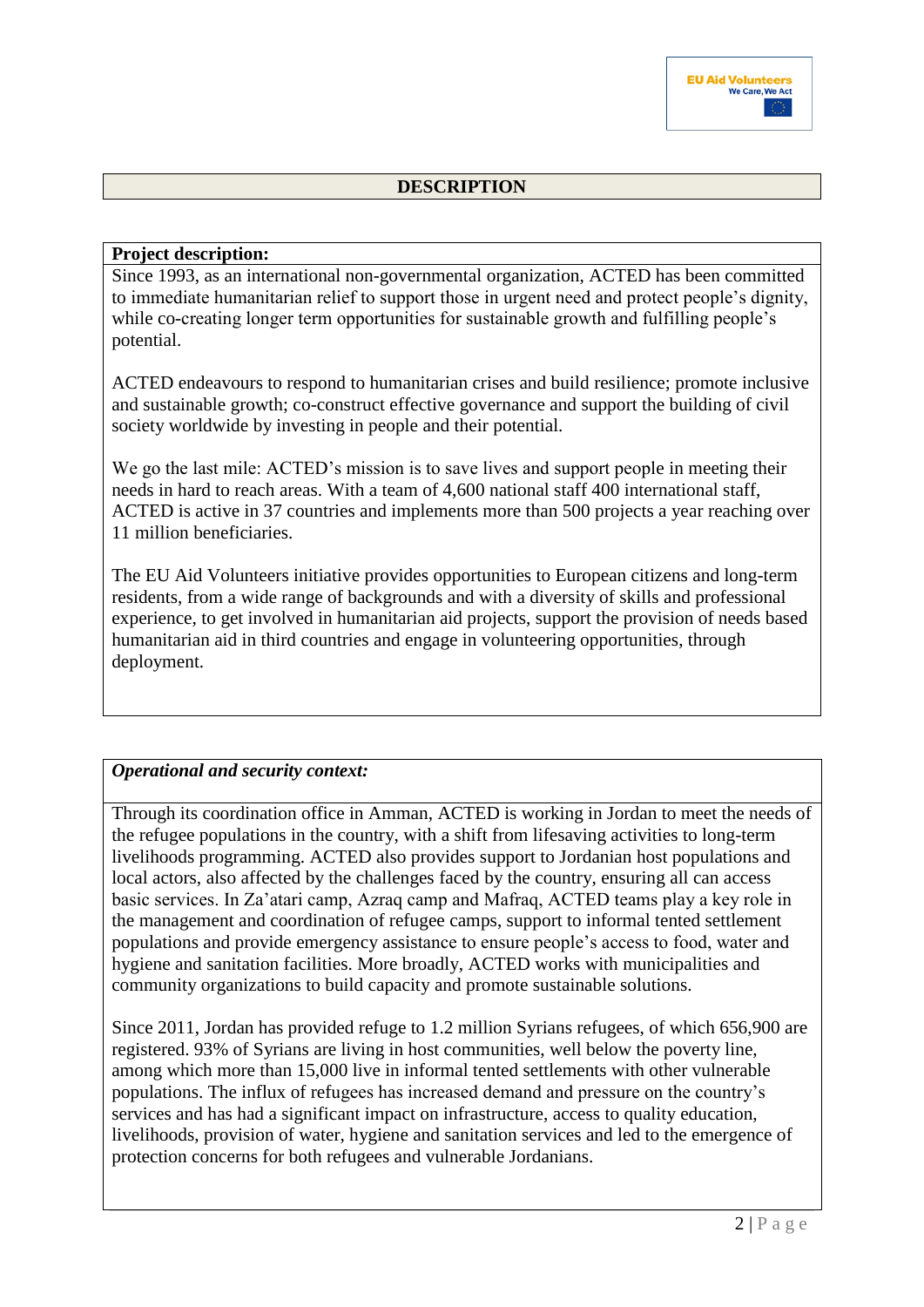## **TASKS AND COMPETENCES**

## **1. Contribute to ACTED Compliance and Accountability**

a. Provide support to the Finance Officer/Manager on controlling the compliance of the ACTED documentation by checking the accuracy, exhaustiveness and consistency of the information contained in these documents in line with ACTED and donors' procedures for both capital and field expenses (scope to be determined by the CFM/CD); and provide discrepancies' consolidated reports to the Country Finance Manager.

b. Support the Finance Officer/Manager in checking partners' financial transactions and ensure correct allocations to respective budget lines through a check list; upon request, travel to the field and physically conduct a random sample of partners' vouchers and ensure the financial transactions meet donor requirements

c. Suggest update and improvement of ACTED's procedures in link with the CFM;

d. Support to external audits preparation.

## **2. Control of Monthly Internal Reporting tools**

## *2.1 Accounting (PRATIC) review – between the 10th and the 15th*

Check that :

a. the financial flows are lettered on a monthly basis in SAGA

b. flows cross-countries (including HQ) are well cross-referenced before local salaries payments

c. the Monthly InforEuro exchange rate table with the exchange rates entered in SAGA

## *2.2 Finance TITANIC review – between the 10th and the 15th*

a. Crosscheck SAGA and Allocation Tables: in case of discrepancies, send a list of corrections to be validated by the CFM for the Finance Officer to correct data in SAGA or Allocation Tables;

b. Crosscheck the Allocation Tables and the monthly forecasts in the Budget Follow Ups (BFUs): in case of discrepancies, send a list of corrections to be validated by the CFM for the Finance Officer;

c. Crosscheck the consistency of data between SAGA, BFUs, CFU and DFU;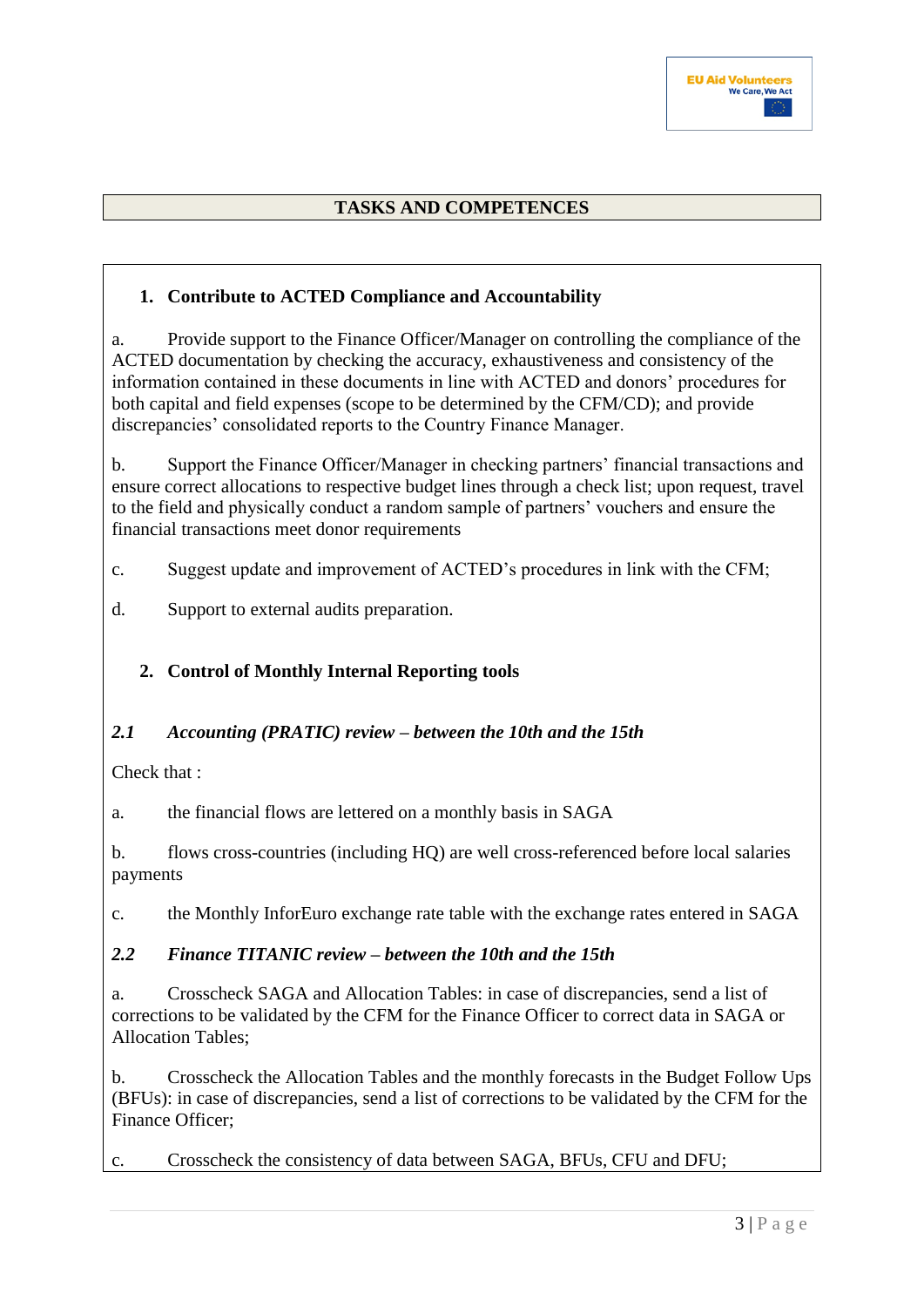d. Crosscheck the Red Cell Game with the physical vouchers received at Country Office Level;

e. Crosscheck the Cofounding Follow-Up is in line with the BFUs (including a cofounding section);

f. Review the monthly ATROCE: general information, template, projects data, amounts reported and instalments received (both at field and HQ level)

g. Fill the TITANIC follow-up

## *2.3 Cost Control – between the 10th and the 15th*

a. Detect possible variances on the Monthly Running Cost Follow-Up and inform CFM accordingly (through a memo);

b. Upon request of the CFM, conduct market surveys;

c. Prepare a monthly Finance Control Report

## *2.4 HR TITANIC – between the 25th and the 30th*

Cross-check the consistency of the analytical allocation between the Allocation Tables, the Staff Data base and the HR TITANIC.

## **3. Provide support to the daily tasks:**

- a. Preparation of Budgets
- b. Draft of Financial Sheets
- c. Preparation of Financial Reports
- d. Midyear and Annual Accounting Closure
- e. Archiving

#### **4. EUAV Communications**

a) During the deployment period, the volunteers will have to realize communications activities in order to raise awareness of the EUAV imitative, share volunteer experiences and opportunities, encourage spirit of volunteerism and positive activism and create European connections.

b) The EU Aid Volunteer will have to follow his/her communications plan, built with the Communications department during the induction session.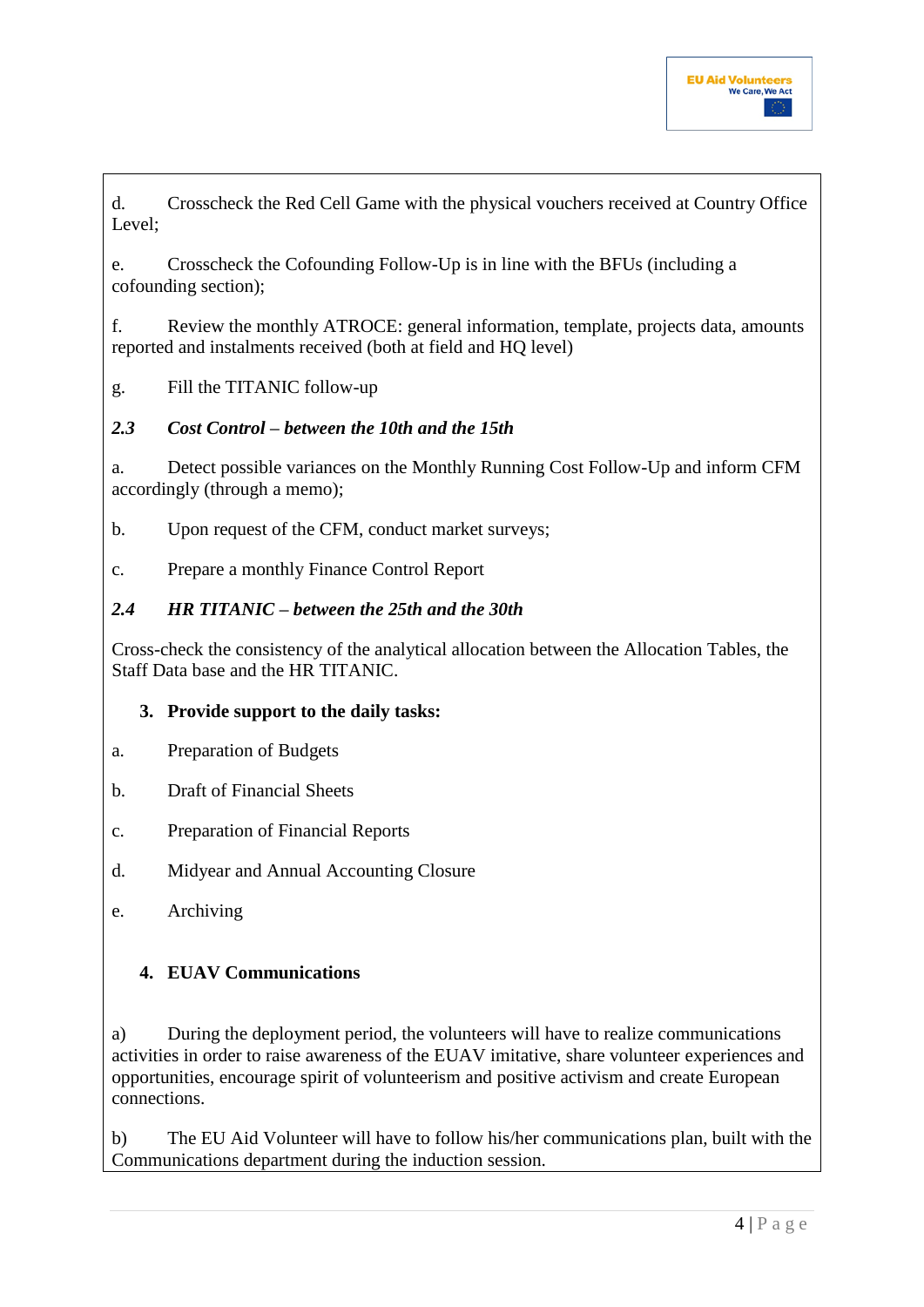

## **Required competences: Transversal competences**  Demonstrating leadership Volunteering mind-set Autonomy Accountability **Specific competences**  Understanding the humanitarian context of the EU Aid Volunteers initiative and applying humanitarian principles Managing projects in humanitarian contexts **Technical competences**  Finance and accounting

#### **Apprenticeship**

The apprenticeship for this position will be based in ACTED's HQ in Paris, France. During the apprenticeship the Volunteer will be managed by a line manager from the Finance department, where there we will be interacting with departments within ACTED HQ and with field missions.

## **SELECTION CRITERIA AND CONDITIONS**

#### **Eligibility and exception criteria:**

The candidate for EU Aid Volunteers must be a citizen of the EU or a third country national who is a long-term resident in an EU Member State, and must have a minimum age of 18 years.

#### **Minimum requirements:**

Bachelor's or Master's degree in humanitarian studies / Political Science / Finance/ M&E / Project Development Fluent English (written and spoken), excellent writing and communication skills; Prior work experience with an INGO Ability to work under pressure in a fast-paced environment; Good organisational and prioritisation skills; Proficiency in Microsoft Office;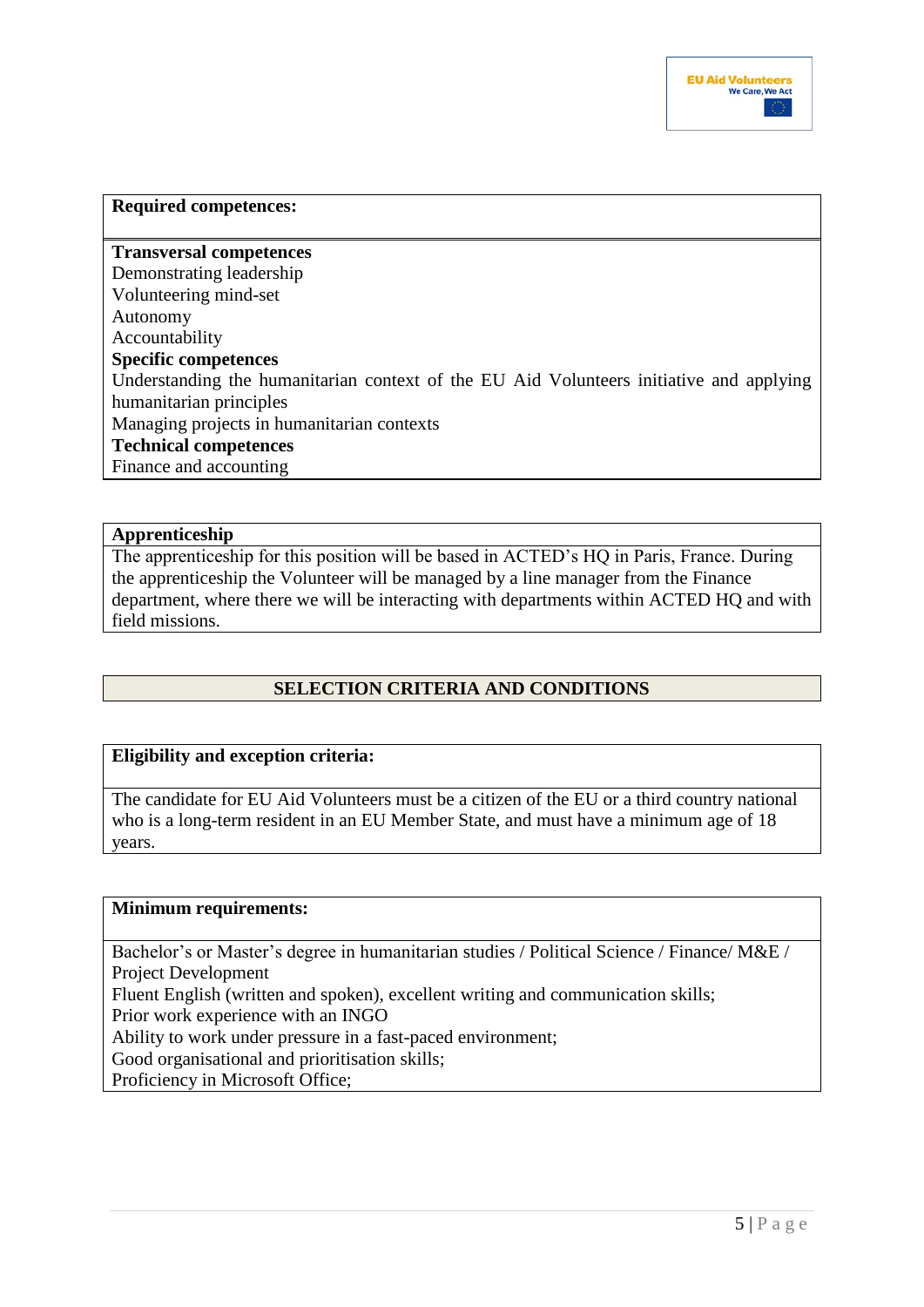#### **Deployment dates:**

February 2020 – July 2020 (Apprenticeships November 2019 – January 2020)

#### **Learning opportunities:**

This program places great importance on the EUAV management and career development. The selected volunteers will undertake a learning and development program that will include an induction, trainings during the deployment and a post-deployment support and dissemination activities. Their learning and development plan will be completed with the support of a mentor and their line manager.

#### **Working and living conditions:**

EU Volunteer benefits include: subsistence allowances in line with EU Aid Volunteer daily allowances (**675.79 euros per month in France, 395.64 euros per month in Jordan**), coverage of all accommodation during apprenticeship in Paris, and in ACTED guesthouse when in the field, travel costs (return flight from Jordan), a luggage allowance of 50 kg, provision of medical, repatriation, and life insurance, reimbursement of visas and vaccinations costs and resettlement allowance (100 per completed month of deployment).

## **SELECTION PROCESS**

| <b>Closing</b><br>date: |  |
|-------------------------|--|
| JO/<br>$\angle U$       |  |

**Shortlisting and interviews:**

August 2019

#### **Interview process:**

Candidates will be shortlisted and invited to take part in a Skype or face-to-face interview (depending on location). Two-interview process with relevant stakeholders from HR and Program departments and staff based in the field.

Please note that the final stage of the recruitment process for this position will be a mandatory ten day training. The training will take place from 25th September - 9th October in Belgium. Candidates who are shortlisted will need to be available to attend the mandatory training. In preparation for this the selected candidates will be required to undertake 30 hours of elearning prior to attending the face-to-face training. Costs for travel and accommodation to attend this stage in the recruitment process will be provided. The final selection will then take place after successful completion of the online and face-to-face training.

# **Expected date on decision of outcome:**

August/September 2019